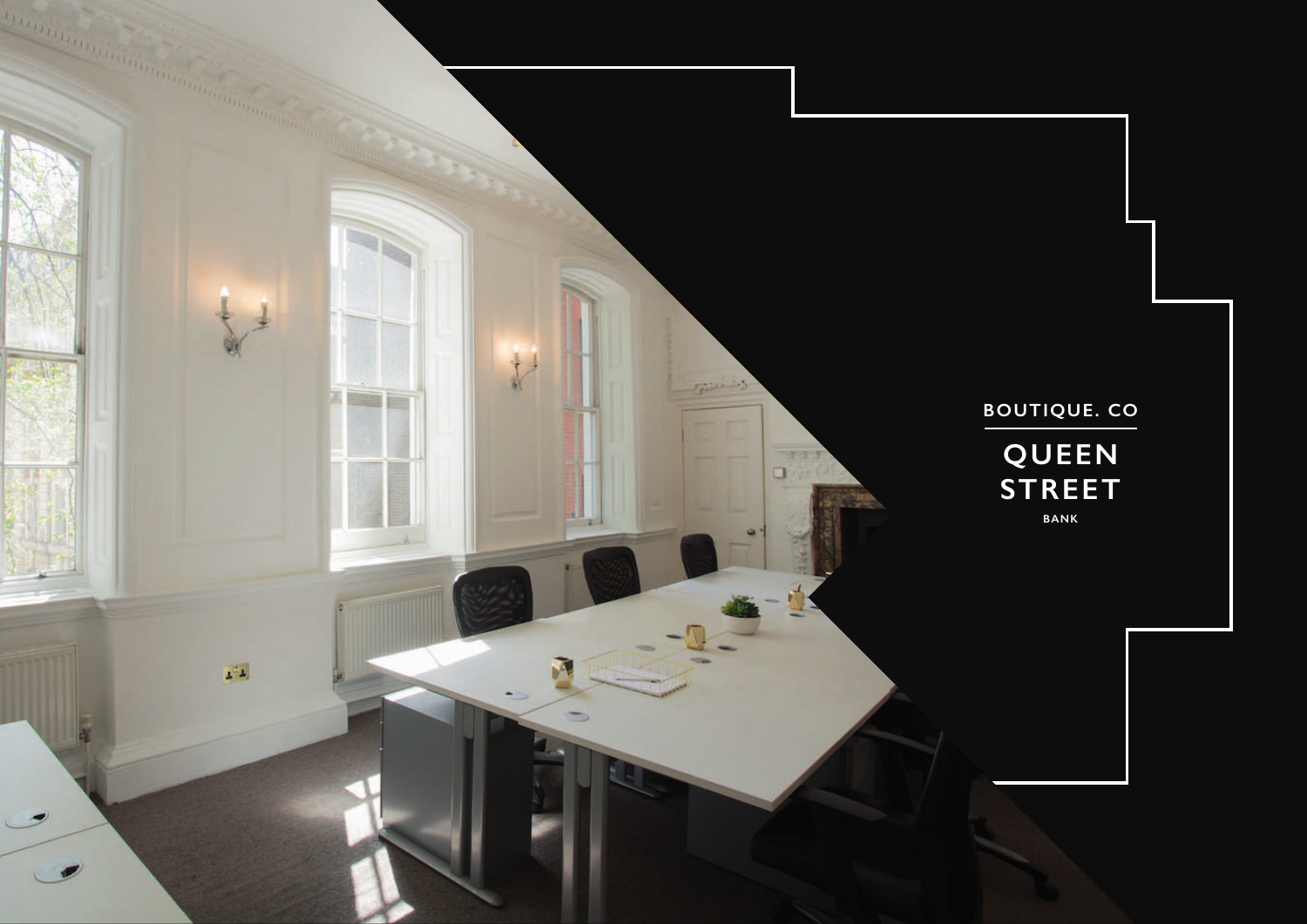# **WELCOME TO QUEEN STREET**

A boutique flexible workplace in the heart of the City of London, with characterful private office spaces housed in a beautiful pair of Grade II listed properties.

28 Queen Street is situated centrally in the City, comprising of two Georgian buildings connected by an impressive central staircase. With office spaces spanning all five floors of the property, blending original features and contemporary design touches throughout, it's a workplace that inspires and engages you every day. It's not just office space on offer here, there's also a large boardroom-style space suitable for up to 14 people available to book on-demand. If you're looking for an office that's easy to reach, comes with bags of character, and features all of the amenities you need to thrive in business, 28 Queen Street is for you.

It's part of the Queen Street Conservation Area, which holds special interest in the area because of its longstanding historical associations with the Thames and industry in London. Queen Street was one of a few streets that was newly made after the Great Fire

of London, providing a processional route between the Guildhall and the river. This area of the city was synonymous with the fur trade, and the remnants of its commercial history is evident in the notable collection of listed buildings and Livery Company Halls. Queen Street and its surroundings still retain their 19th century industrial character to this day.

28 Queen Street fits the bill from the outside. with stunning Georgian facades complementing the surroundings, and our refurbishments inside have respected the building's heritage. With preser ved period features and sensitive design touches, it's unlike many other offices in the area that are lacking in character.

With unbranded, fully-furnished office space available in a wide range of sizes, it's a suitable new home for any business seeking a new workplace in the City of London.



 $\circledcirc$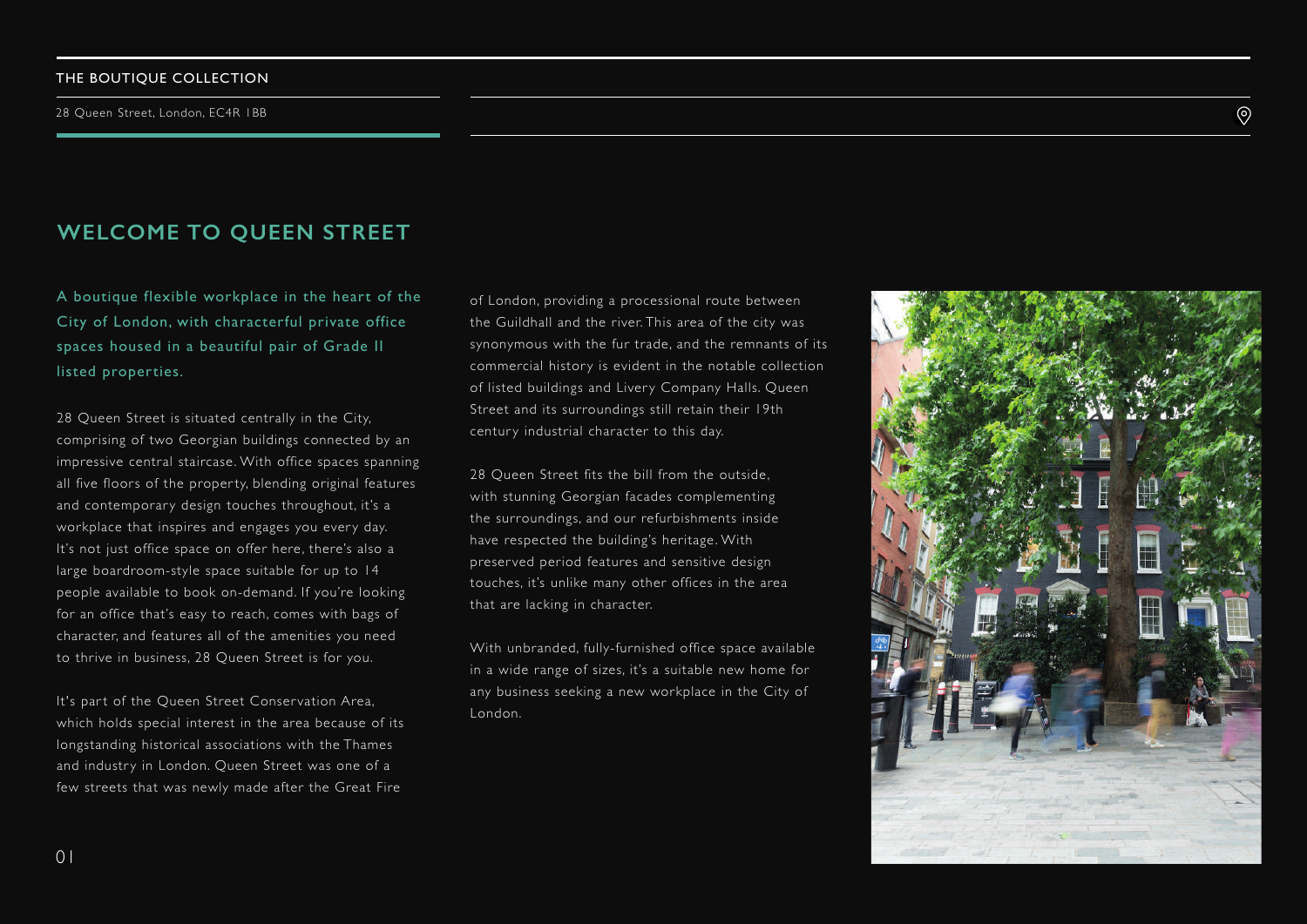# **FEATURES AND FACILITIES**

- •Reception services
- 24-hour access
- •Dog-friendly
- Passenger lift
- •Barista-style coffee
- Fresh airflow
- •Hand sanitising stations and daily cleaning
- •Wifi
- •Business grade fibre-optic broadband
- •Rent, business rates, utilities, ser vice charge and building insurance included
- Fully furnished
- •Unique historic interiors
- •High ceilings and excellent natural light
- •Mailing and trading address

# **CHOOSE YOUR WORKSPACE**

Private Offices A collection of high-quality private flexible serviced offices.

#### Meeting Rooms

 $\overline{\mathbf{S}}$ 

 $\mathbb{R}$ 

D

Thoughtfully-designed meeting rooms available on-demand.

### Virtual Office

Use of this desired London trading address as well as an (020) London number in order to give your clients the best first impression for your business.

Whilst most serviced office space in this area is modern and lacking in character, 28 Queen Street is a rare find offering quite the opposite.



 $\widetilde{\mathbb{G}}$